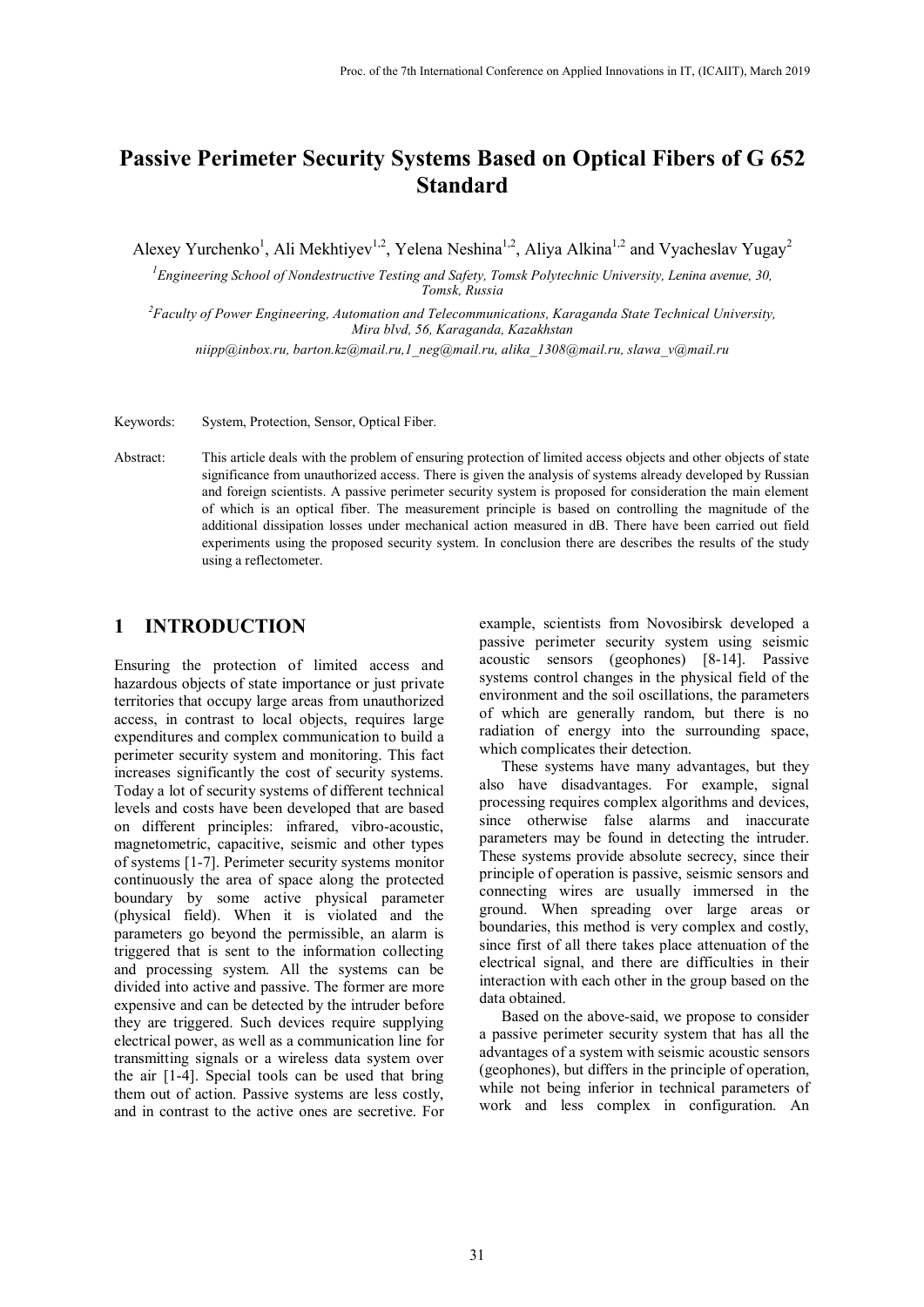important difference is its lower cost. The basis for developing the system was the work aimed at monitoring and measuring in real time the deformation parameters of building objects (foundations, pipelines, bridge construction elements, etc.). Similar developments are underway in the field of mining, to monitor and control the deformation of mine workings, to protect personnel from the sudden collapse of the mine [15–16]. These systems are based on the use of optical fiber in communication systems for information transfer. The measurement principle is based on controlling the magnitude of the additional dissipation losses under mechanical action measured in dB. During mechanical action on the optical fiber, the energy dissipation indicators of the light electromagnetic wave mode passing through the optical fiber change. Considerable work has been done in this field, a number of experiments have been carried out and the original results obtained. Using an optical fiber, it is possible to measure a variety of electrical and non-electrical parameters in parallel with fairly high accuracy [11]. The annual reducing of the cost of optical fiber in the market and increasing its consumer properties, for example, in terms of transparency windows, make it very attractive for using in perimeter security systems. Today one km of a single-mode optical fiber can be bought for about \$9, which makes it out of competition with a copper couple that is used for communication with seismic sensors (geophones), since the cost of copper wire in the market is very high. Electromagnetic interference does not affect an optical fiber. Therefore, the use of optical fibers to build passive systems for protecting the perimeters and borders of various objects is an extremely promising trend.

The main idea of the work is connected with the use of telecommunication optical fibers of the G 652 standard as a sensitive sensor capable of identifying mechanical effects. In this case an optical fiber is used as a sensor and a guiding system for transmitting information. All the obtained measurements in the form of a modified optical signal are processed by a microprocessor device, after which it is possible to identify impacts and to determine the distance to the point of the alleged violation of the protected perimeter.

# **2 METHODOLOGY OF CARRYING OUT FIELD STUDIES**

The system development requires a series of studies based on the systemic approach. It is necessary to carry out computer simulations and field

experiments to study the processes associated with the light propagation in an optical fiber and caused by mechanical strain deformations. The estimation of losses in the object under study is associated with developing deterministic models that reflect the physical essence of phenomena and contain a description of the mechanisms of the elementary processes taking place in them. The structural diagram of the developed system is presented in Figure 1.

The object of study is represented by an optical single-mode fiber of the G.652 standard that has low losses in the region of the hydroxyl peak (1383 nm), which makes it possible to use CWDM technologies more widely during transmission.



Figure 1: Structural diagram of the system developed.

The system we developed was compiled and tested. It consists of a laser, an optical coupler, a fiber, a photodetector, a microprocessor, and a laptop with software. We use a semiconductor laser as a radiation source. An optical receiving module is mounted at the output of the fiber, which makes it possible to estimate the loss value with accuracy of 10-3 dB. It is known that during mechanical deformations or vibrations in an optical fiber, the conditions for the light propagation or its internal reflection (dissipation) change, as a result of which the phase and spatial characteristics of the beam at the cable output undergo changes. The resulting changes will be recorded by the photodetector and processed by the signal analyzer. Preliminary experiments show that the light at the output of the optical fiber has a "spectrum" structure, this is an irregular system of light and dark spots, and under a mechanical effect on the optical fiber the "spectrum"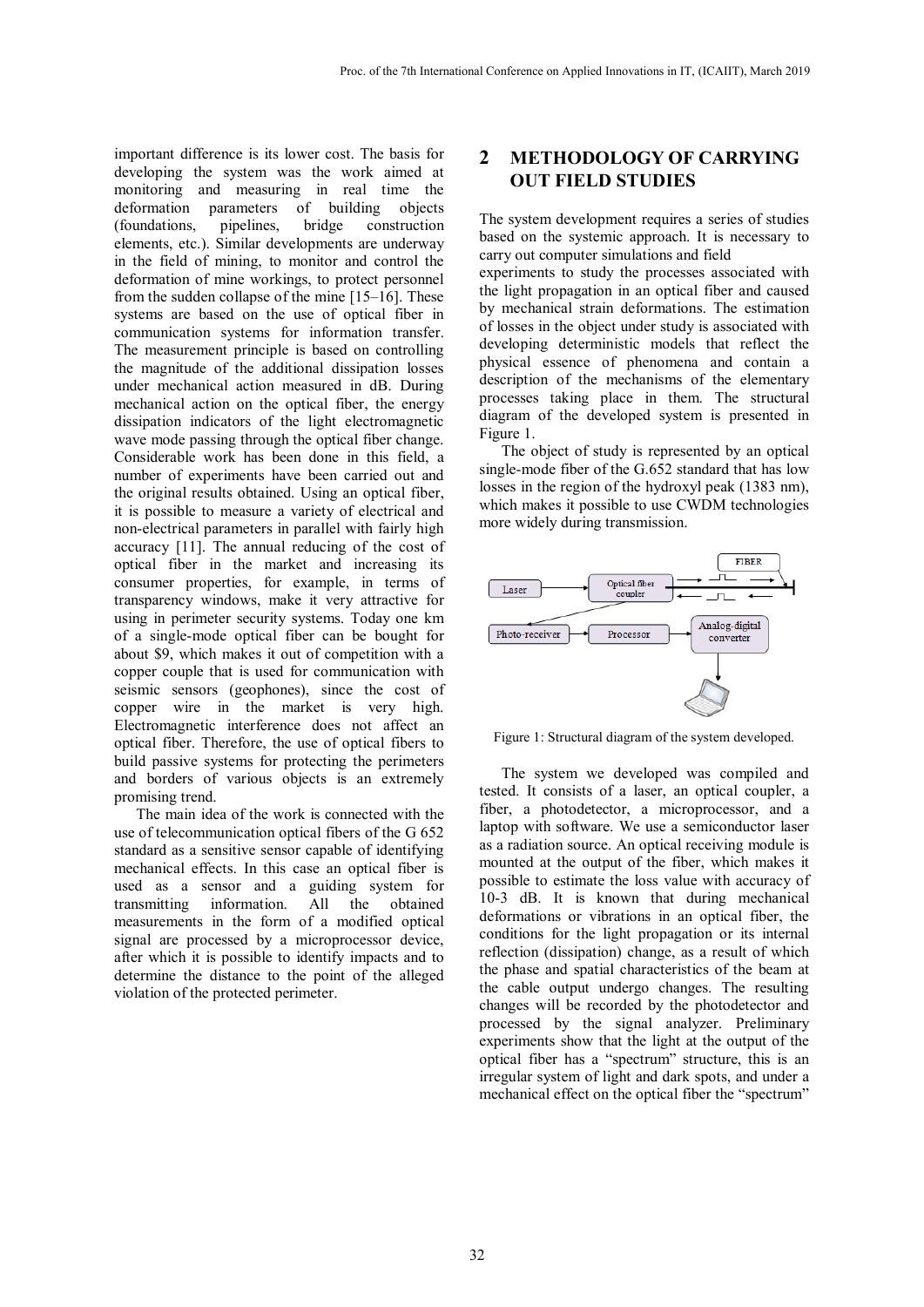structure changes (Figure 2). To fix these changes it is necessary to use space-sensitive photo-receivers.



Figure 2: A laboratory test bench for practical approbation of the study theoretical results.

Our task is to develop a security system with the length of one zone up to 100 km with accuracy of detecting an intrusion site up to  $\pm 10$  m. The depth of the optical cable is from 5 to 50 cm, the width of the sensitive zone is up to 4-5 meters. Under the effect of mechanical vibrations the optical fiber cables give a response in the frequency range from 1 Hz to 100 kHz; in the future for the security system it is planned to limit the frequency range from 100 Hz to 10 kHz.

The optical cable is attached to the plastic grid to increase the system sensitivity and the probability of detecting an intruder or group of violators on the ground, who can walk or run. We use the method of the correlation processing of signals from two fiberoptic cables, which allows isolating the signals of real intrusion from their background to filter out the noise. Three systems will be involved in the studies.

The first one is based on the use of the microstress method of mechanical action on an optical fiber and will use two optical fibers in which the laser beam passes (Figure 3). At the end of the zone we perform the interference of both beams in a special optical module. If a mechanical effect is exerted on the cable, the nature of radiation propagation in both fibers changes, and the dynamics of the interference pattern in the optical module allows registering an invasion.

The second system is based on the use of the classical Mach-Zander interferometer (Figure 4). The sensor has already three optical fibers. Two fibers are used as sensing elements, a laser beam operating in continuous mode is fed through them, and the third (output) fiber is used to transmit signals to the system analyzer from the terminal optical module. The radiation source is located in the analyzer unit, from which laser radiation is passed in the passive fiber to the initial module. In this module radiation is split into two beams that are fed to two sensitive fibers.



Figure 3: Structural diagram of the method based on the use of micro-stresses of mechanical action on the optical fiber.

In the terminal module both beams interfere. If both arms of this interferometer are in the unperturbed state, then the interference pattern in the terminal module remains unchanged. At this, the signal transmitted from the terminal module via the output optical fiber to the analyzer does not have a variable component. With the cable deformations or vibrations the optical path difference in the sensitive fibers (i.e., the interferometer arms) changes and the terminal module registers the variable component of the signal transmitting it to the analyzer. A specific feature of this interference system is that it determines the relative time delay of the recorded signals in both arms of the interferometer. This allows determining the location of the system invasion with accuracy of several meters.



Figure 4: Structural diagram of the interference system.

The third system is based on the use of the method of coherent optical reflectometry with the time resolution (Figure 5). To the controller there are connected optical light guides that pass a laser beam. There takes place the known dissipation effect and part of optical radiation is reflected back from various irregularities. When the fiber optic light guide is subjected to mechanical stress (vibration), an alarm signal can be registered by the parameters of reflected optical radiation to trigger the system. The effectiveness of the system is significantly increased if regular refractive index irregularities with a spatial period comparable to the laser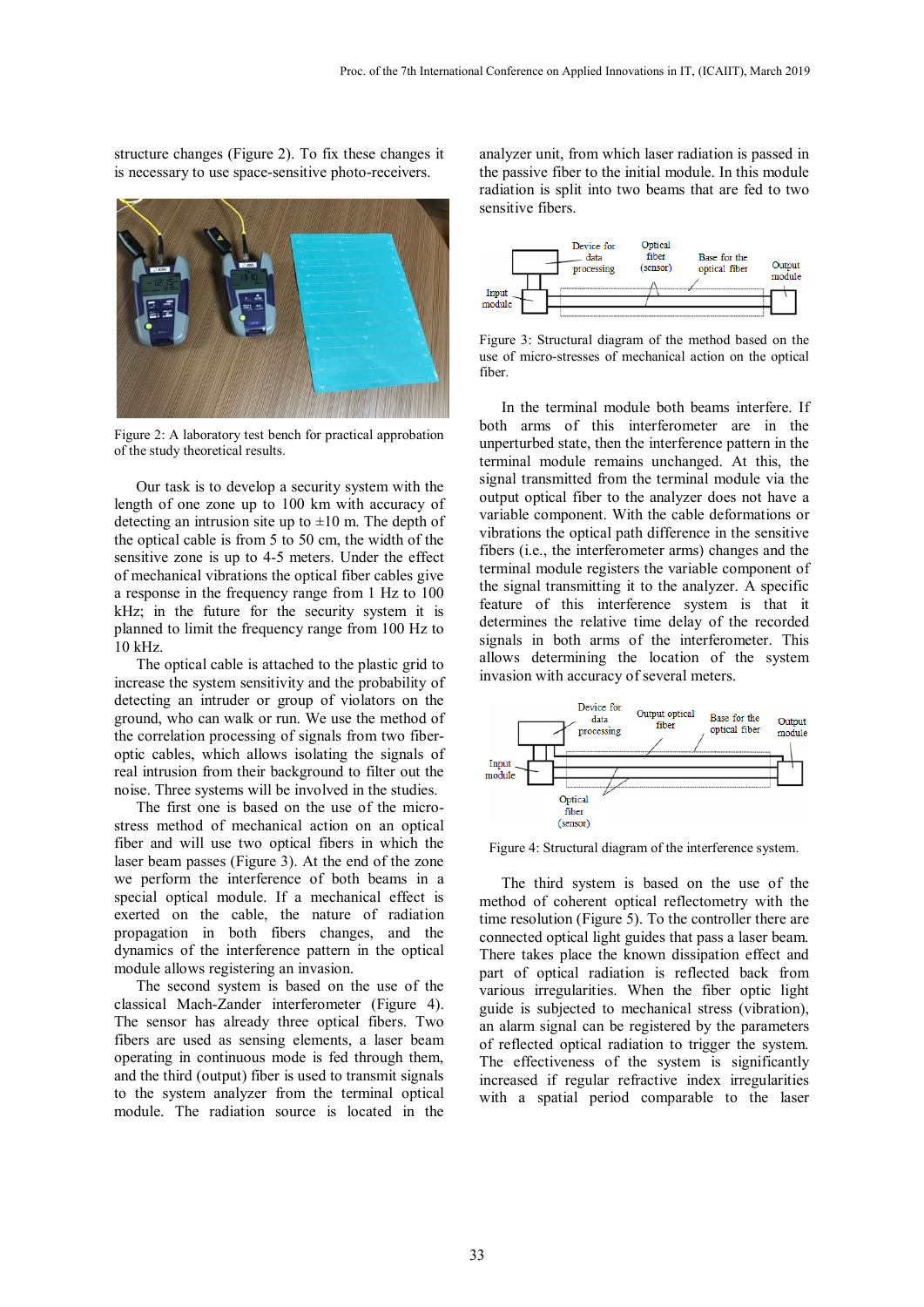radiation wavelength are specially developed in the fiber. It is necessary to develop the conditions for Bragg dissipation. This method will allow determining the location of the invasion based on the calculation of the reflected signal delay time. It is possible to establish accurately the location of the invasion with an error of up to 10 meters.

To implement this system, it is necessary to lay not less than two fiber-optic light guides using the underground method to the depth of about 7-10 cm along the protected perimeter. The fibers must be attached to a plastic grid to increase the system accuracy and sensitivity. The correlation processing of signals from two fiber optic cables allows filtering out interference signals (noise of rain, traffic, etc.) and highlighting the signals of real intrusion on their background. This system can be used to protect and to monitor the integrity of pipelines. It is possible to configure the system using a closed loop, when both ends are connected to electronic units. When a sensor breaks, the system switches to the operation mode with two separate beams signaling the location of the cable break. At this, the operation is maintained throughout the entire perimeter. Separate conductors of standard fiber communication cables with optical losses of approximately 0.3 dB/km at the wavelength of 1550 nm are used as sensitive elements.



Figure 5: Structural diagram of the system based on the use of coherent optical reflectometry.

# **3 THE NUMERICAL SIMULATION RESULTS**

Using a laboratory test bench, experiments were carried out to determine the loss of optical fiber at various pressures.

The numerical study of the VOD system model was carried out using the Wolframalpha program that is an interactive system for processing the results of experiments focused on working with the data files [8].

The boundary conditions are as follows: the energy of pressure on the fiber is from 0 to 15 Nm, the interval of the step is 2.4 Nm, total 7 steps, the

temperature in the laboratory is 23 °C. The movement along the axes until pressure is applied:  $OX = 0m$ ;  $OY = 0m$ ;  $OZ = 0m$ . As a result of automated data approximation there were obtained the single-factor mathematical models.

Optical fibers with the wavelength of 1310 and 1550 Nm were studies. A plot of the optical fiber with the wavelength of 1310 Nm loss with the incremental pressure increase is presented in Figure 6.



Figure 6: Loss values in the optical fiber with the wavelength of 1310 Nm with the step increment of pressure.

When performing an automatic approximation, the following results were obtained:

1)  $0.000124408P^3 + 0.00373935P^2 +$ 

 $0.0707259P + 27.1854 = \varepsilon$  is the third degree approximation (cubic);

2)  $0.100308P + 27.1445 = \varepsilon$  the approximation is linear;

3)  $0.000994195P^2 + 0.0856824P +$ 

 $27.1744 = \varepsilon$  is the second degree approximation (quadratic).

Since the best mathematical model is considered to be the model with the lowest value of the AIC (Akaike Information Criterion), the dependence of the loss values in an optical fiber is better represented by a quadratic approximation.

A plot of the optical fiber with the wavelength of 1550 nm with step-by-step pressure increment loss is presented in Figure 7.

Evaluating the results we can conclude that the loss values in the optical fiber dependence is better represented by the quadratic approximation:  $0.00195471P^2 + 0.256042P + 24.1281 = \varepsilon$ .

To determine the distance to the place of violation of the perimeter security, the YOKOGAWA AQ1200 OTDR reflectometer was used. On the traces (Figure 8) it is clearly seen in which part of the optical fiber the loss changes.

On the trace it is shown that in the range of 0.411273-0.43224 km the return loss of the optical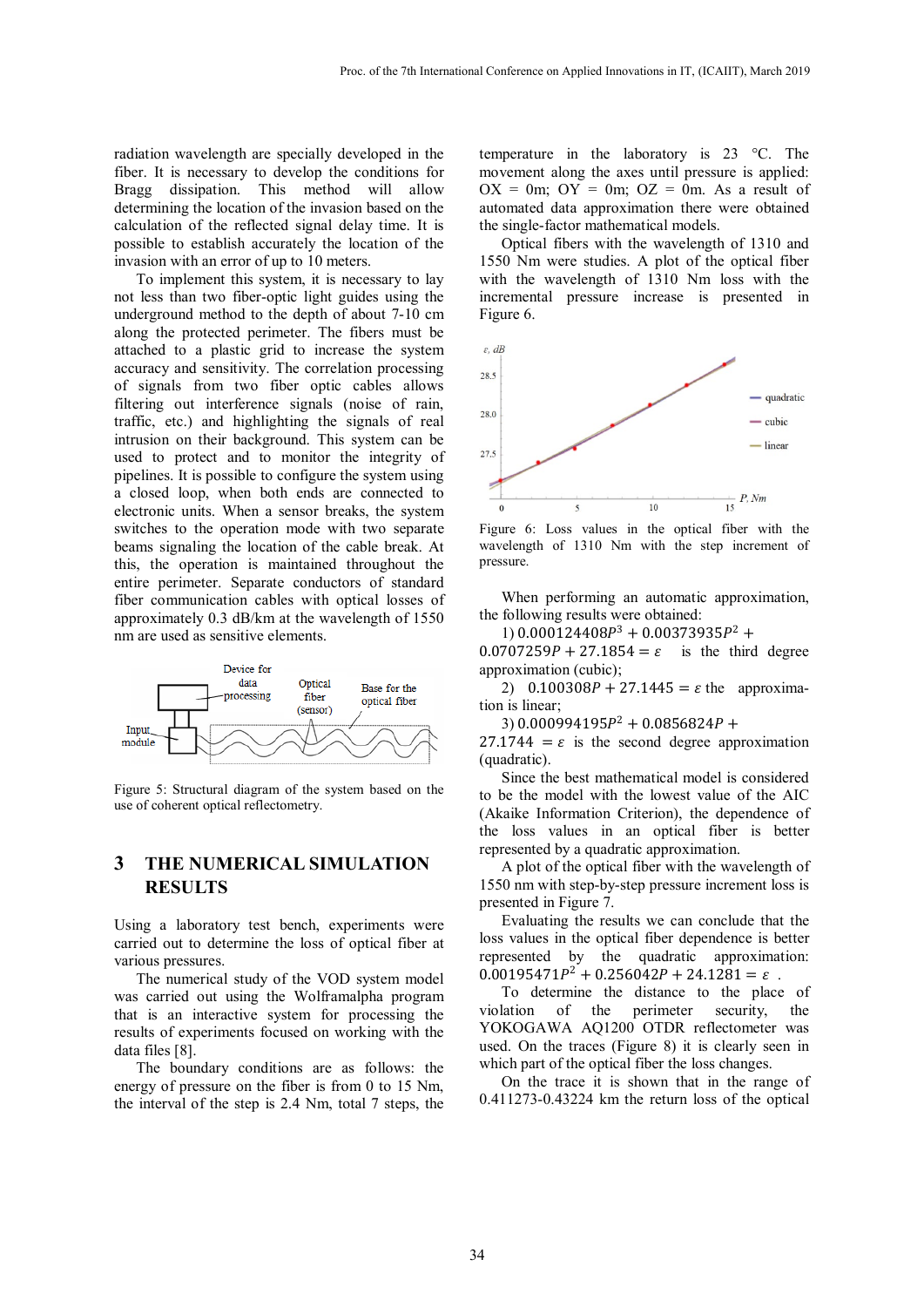fiber is 0.334 dB, which indicates that pressure on the optical fiber in this interval is above the norm.



Figure 7: Loss values in the optical fiber with the wavelength of 1550 Nm with the step increment of pressure.



Figure 8: A fiber trace.

Based on our analytical and practical studies, we can draw a number of conclusions on the advantages and disadvantages of these systems. The advantages include the difficulty in detecting fiber-optic sensors (visually or technically), since the sensors are not susceptible to electromagnetic and radio frequency interference, a significant area of the protected perimeter is up to 60...100 km long with the intrusion detection accuracy of up to several meters. The disadvantages include a high cost of the equipment, complexity of setup, a number of preparatory measures for trenching, the need to fulfill certain conditions that ensure reliable system operation with optimal performance, the system planning and mounting the sensors. There is a probability that the system may give a false alarm, as it is sensitive to soil vibrations and seismic signals caused by passing nearby vehicles, large trees, railways, objects under construction. If these factors are present, then the sensors must be placed in shallow trenches filled with small gravel within the "forbidden" zone between two parallel fences, which allows partial isolating the sensors from the effects of these ground seismic effects. It is not recommended to mount the sensors directly into the ground, since a change in soil compaction and its

movement can change significantly the system sensitivity and reduce the probability of an intruder being detected. When the sensors are laid directly in the grass, their sensitivity is greatly reduced, an intruder can be detected only when it strikes a fiberoptic light guide. A trench in which fiber-optic sensors are laid must be provided with a drainage system to drain water. The presence of water can lead to freezing at low temperatures (in winter), which will cause decreasing the system sensitivity. Soil erosion can cause the exposure of underground sensors or their immersion to the depth, and this will reduce the system sensitivity or make it completely inoperable.

#### **4 CONCLUSIONS**

As a result of the study the experiments were carried out with an optical fiber with the wavelength of 1310 Nm and 1550 Nm using a reflectometer to determine the location of violating the integrity of the protected perimeter. Using the reflectometer it was found that in the tested range of 0.411273- 0.43224 km, the return losses of the optical fiber were 0.334 dB, which indicates that pressure on the optical fiber in this interval was higher than normal. In the future, a hardware-software complex will be developed that will make it possible to estimate automatically the obtained parameters of the protection section and to fix violations when the trace curve changes from the specified reference one. The signal will be transmitted automatically to the operator.

#### **REFERENCES**

- [1] J. C. Juarez and H. F. Taylor. "Field test of a distributed fiber-optic intrusion sensor system for long perimeters," Applied Optics, vol. 46, no.11, pp. 1968-1971, 2007.
- [2] Sh.-Ch. Huang and H. Lin, "Counting signal processing and counting level normalization techniques of polarization-insensitive fiber-optic Michelson interferometric sensors," Applied Optics, vol. 45, no.35, pp. 8832–8838, 2006.
- [3] H. M. Hashemian, C. L. Black, and J. P. Farmer. "Assessment of fiber optic pressure sensors," United States, N., 1995, doi:10.2172/71391, [Online].
- [4] Jonas H . Osório, et al., "Simplifying the Design of Microstructured Optical Fibre Pressure Sensors," Scientific Reports, 7, 2017.
- [5] S. Poeggel, et al., Optical Fibre Pressure Sensors in Medical Applications, Sensors, no. 15(7), рр. 17115- 17148, 2015.